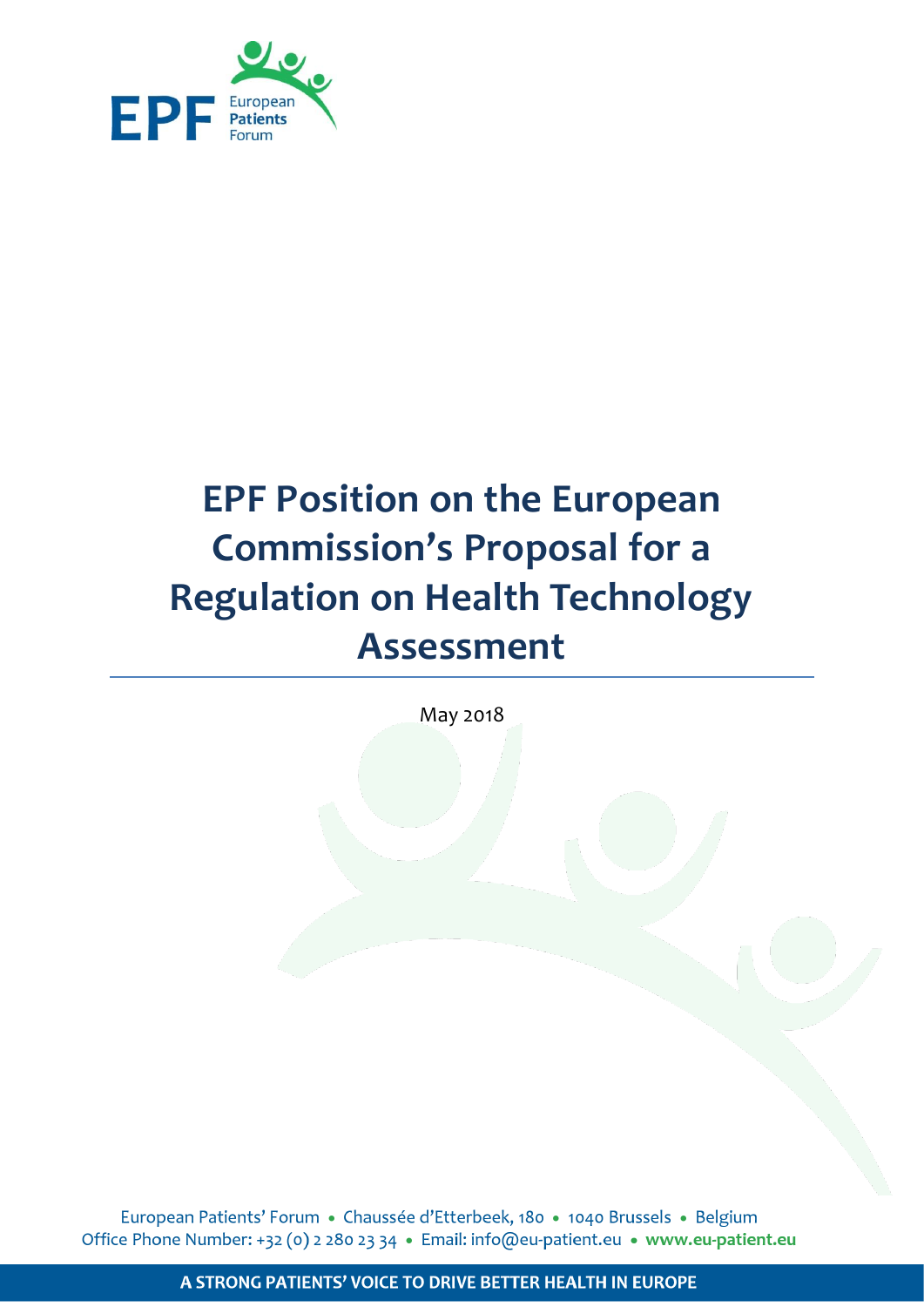

## **Contents**

| 1.             |     |  |  |
|----------------|-----|--|--|
|                | 1.1 |  |  |
|                | 1.2 |  |  |
|                | 1.3 |  |  |
| 2.             |     |  |  |
| 3.             |     |  |  |
|                | 3.1 |  |  |
|                | 3.2 |  |  |
|                | 3.3 |  |  |
|                | 3.4 |  |  |
| 4.             |     |  |  |
| 5.             |     |  |  |
| 6.             |     |  |  |
| 7 <sub>1</sub> |     |  |  |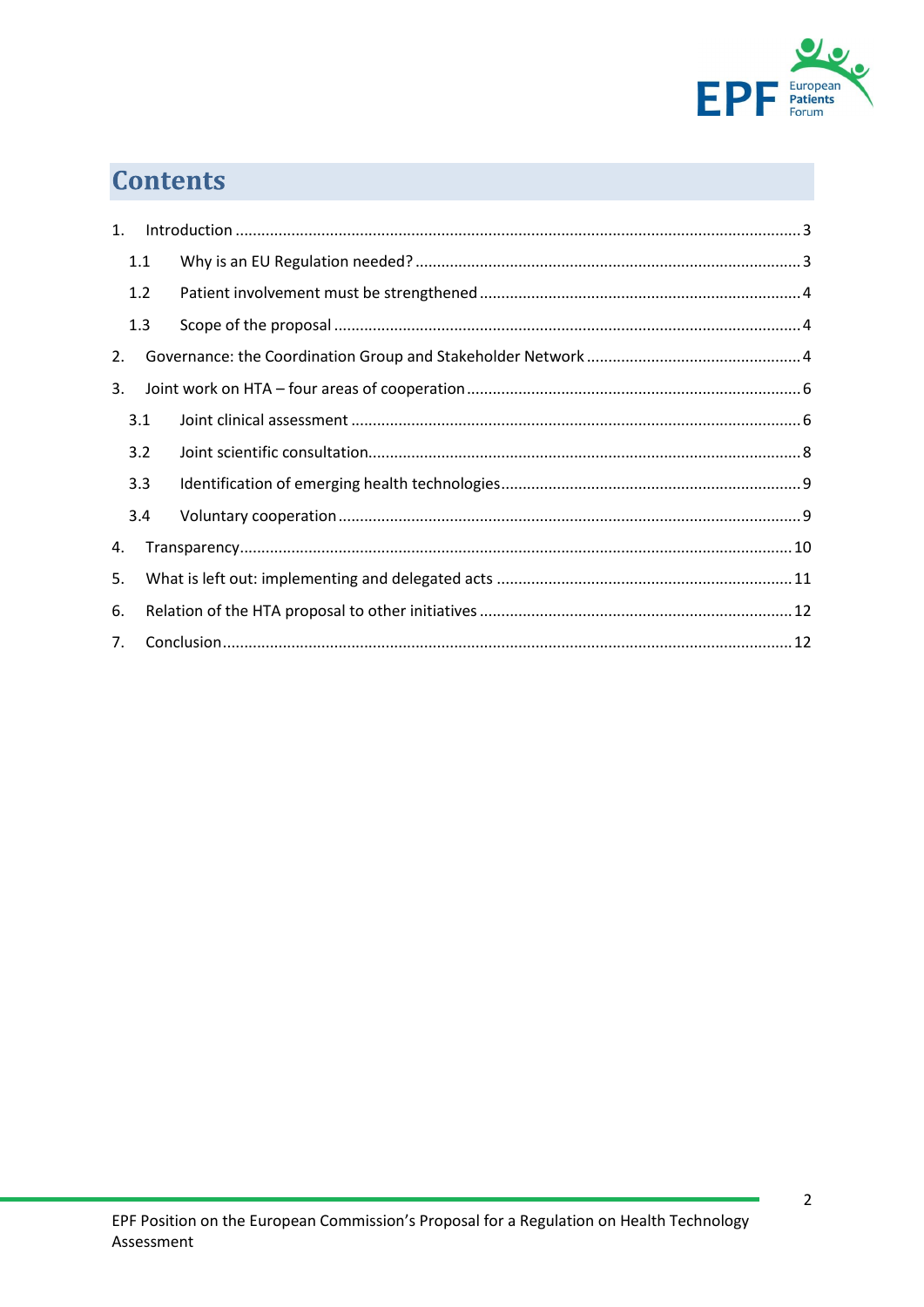

## <span id="page-2-0"></span>1. Introduction

EU-level collaboration on HTA has been ongoing for years, in the form of a number of projects as well as two Joint Actions called EUnetHTA. The third EUnetHTA Joint Action is currently ongoing and will continue until 2020. HTA was one of the areas for future collaboration for which the Cross-Border Healthcare Directive (Directive 2011/24/EU) created a legal basis through Article 15. The current proposal builds further on the possibilities granted under this article. On basis of article the HTA Network was set up.

EPF has been an active member of the EUnetHTA Joint Action 2 Stakeholder Forum, set up as part of the governance of the EU Joint Action. We are currently member of the HTA Network Patient and Consumer Stakeholder Pool, where the HTA Network is the high-level entity bringing together Member States representatives. EPF also collaborates with Health Technology Assessment International (HTAi), a global society and forum for collaboration, particularly through its Interest Group on Patient and Citizen Involvement to promote meaningful patient involvement.<sup>1, 2</sup>

In 2010-2013, EPF conducted research on patient involvement in HTA to promote meaningful patient involvement in HTA processes. We published a report of our survey (2013) as well as a good practice toolkit, which was shared with HTA agencies, patient organisations and decision-making bodies in the  $EU<sup>3</sup>$ 

In 2017, based on the views captured within the membership, EPF responded to the European Commission's public consultation about the future of the EU cooperation on HTA, which explored different policy options and their acceptability to different stakeholders. EPF's response called for mandatory participation with mandatory uptake of joint work.<sup>4</sup>

Below, we provide EPF's response to various aspects of the Commission's proposal.

#### <span id="page-2-1"></span>**1.1 Why is an EU Regulation needed?**

Based on our previous engagement with the topic and views gathered from our membership, **the European Patients' Forum warmly welcomed** the publication of the European Commission's legislative proposal [\(COM\(2018\) 51 final\)](https://ec.europa.eu/health/sites/health/files/technology_assessment/docs/com2018_51final_en.pdf) on 31 January 2018 as an important step towards improving patients' equitable access to high-quality healthcare. 5

After more than 10 years of collaboration on HTA at EU level, the European Patients' Forum (EPF) believes it is now time for Member States to commit to a more integrated framework on HTA. EPF welcomes the proposal for a Regulation, as that will be directly applicable rather than first being transposed into national legislations as a Directive would be. The Commission's proposal is ambitious: it wants Europe to advance towards a permanent cooperation on HTA, including mandatory uptake of joint clinical assessments by Member States. Although medicines are increasingly authorised at

**.** 

<sup>1</sup> <https://www.htai.org/interest-groups/patient-and-citizen-involvement/>

<sup>2</sup> <https://www.eupati.eu/category/health-technology-assessment/>

<sup>3</sup> <http://www.eu-patient.eu/whatwedo/Policy/HTA/>

<sup>4</sup> <http://www.eu-patient.eu/globalassets/policy/hta/epf-response-to-hta-consultation.pdf>

<sup>5</sup> EU language versions of key documents are available at

[https://ec.europa.eu/health/technology\\_assessment/eu\\_cooperation\\_en](https://ec.europa.eu/health/technology_assessment/eu_cooperation_en)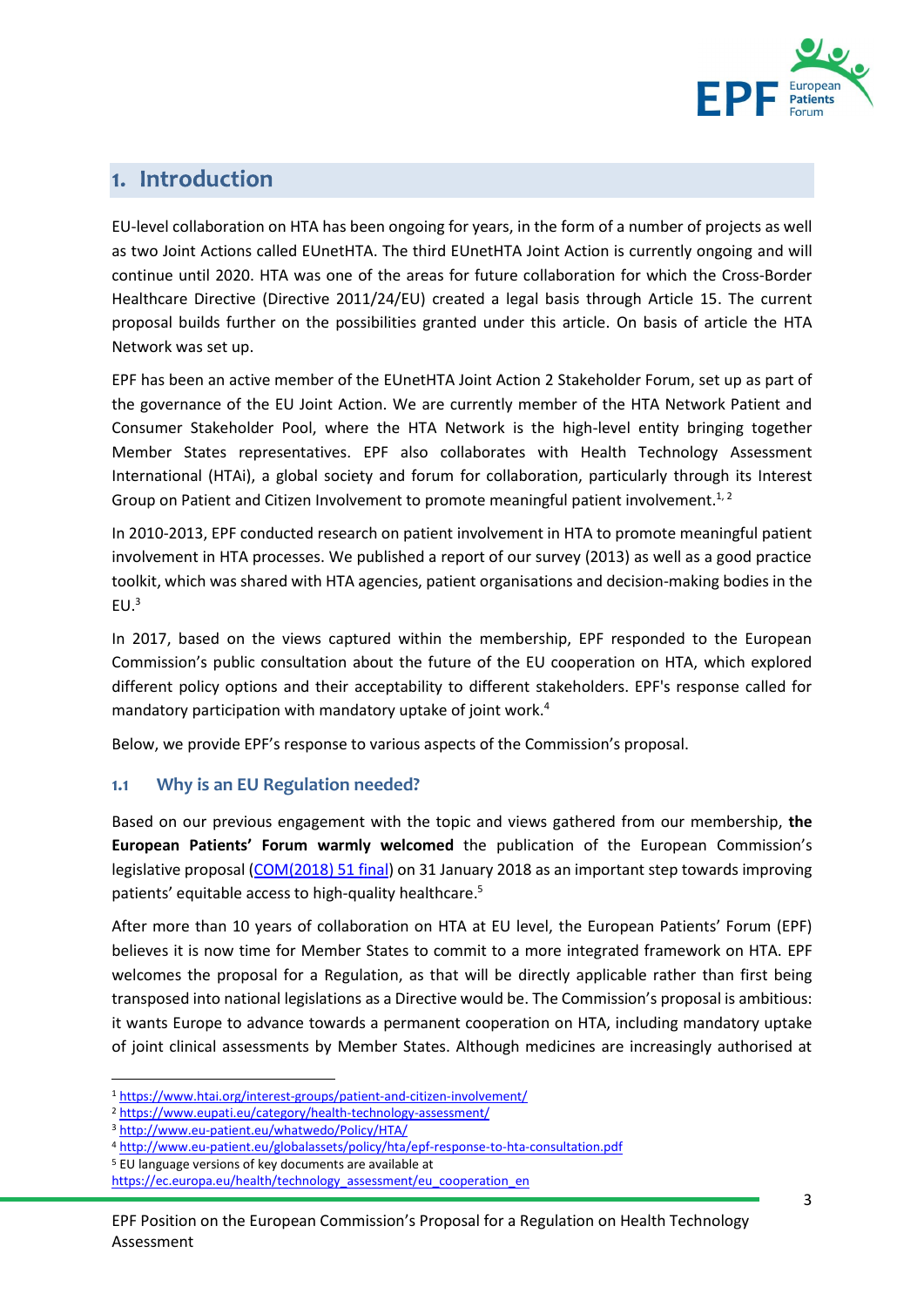

European level by the European Medicines Agency (EMA) and marketing authorisation is granted for all EU Member States, the HTA process is in the hands of individual Member States. Essentially, the same process is repeated 28 times across the EU, and the timeframes in which this is done vary, often taking place quite some time after the granting of marketing authorisation.

EPF has drawn attention to the problems of divergent HTA assessment by Member States: from a patient's perspective, the fact that HTA bodies in different Member States reach divergent decisions on the same medicines leaves patients in an unequal situation and is confusing.<sup>6</sup> We believe **mandatory uptake is needed** to overcome the current fragmentation and low uptake of joint EU-level work. But the Commission's proposal also mitigates for potential obstacles and bottlenecks, depending on country specificities, by applying the principle of proportionality and phased implementation with a transition period.

#### <span id="page-3-0"></span>**1.2 Patient involvement must be strengthened**

Mandatory and meaningful involvement of the patient community in the HTA process, including the selection of technologies to be assessed, is needed to **ensure HTAs are conducted in the interest of patients**. In line with the EU strategy for health technology assessment, 7 the proposal envisages the involvement of patients throughout the process, including in horizon-scanning, joint scientific advice and joint clinical assessment. EPF welcomes this principle, although the provisions are not fully adequate at the moment. Our position paper makes a number of specific recommendations to strengthen the Regulation to ensure patient involvement is meaningful, structured and resourced.

#### <span id="page-3-1"></span>**1.3 Scope of the proposal**

**.** 

The proposal focuses on **clinical aspects of HTA only**, because it considers that they are "typically based on global evidence (e.g. worldwide clinical trials in the case of medicinal products and multinational clinical trials for medical devices)", whereas assessing the non-clinical aspects of HTA are more dependent on the national context: non-clinical assessments focus on economic, organisational, ethical and legal domains which are more specific to the national context and "closer to the final decisions on pricing and reimbursement which remain strictly in the hands of Member States." The Commission also considers that formal cooperation on clinical assessments provides the most "EU added value" while respecting the principles of subsidiarity and proportionality.<sup>8</sup> EPF supports this overall position.

## <span id="page-3-2"></span>2. Governance: the Coordination Group and Stakeholder Network

The Regulation establishes a **Member State Coordination Group** on Health Technology Assessment which oversees the work. Member States would designate their HTA bodies as members of the group, and its sub-groups which would do the actual assessments. Sub-groups may be established, for

<sup>7</sup> EU HTA Network: "Strategy for EU Cooperation on Health Technology Assessment", 2014, p. 8. Available at [http://ec.europa.eu/health/technology\\_assessment/docs/2014\\_strategy\\_eucooperation\\_hta\\_en.pdf](http://ec.europa.eu/health/technology_assessment/docs/2014_strategy_eucooperation_hta_en.pdf) <sup>8</sup> Impact assessment report accompanying the legislative proposal (SWD(2018) 41 final), available at: [https://ec.europa.eu/health/sites/health/files/technology\\_assessment/docs/2018\\_ia\\_final\\_en.pdf](https://ec.europa.eu/health/sites/health/files/technology_assessment/docs/2018_ia_final_en.pdf)

<sup>6</sup> EPF (2016) "Core Principles from the Patients' Perspective on the Value and Pricing of Innovative Medicines." Available at [http://www.eu-patient.eu/globalassets/policy/epf\\_pricing\\_statement\\_160616.pdf](http://www.eu-patient.eu/globalassets/policy/epf_pricing_statement_160616.pdf)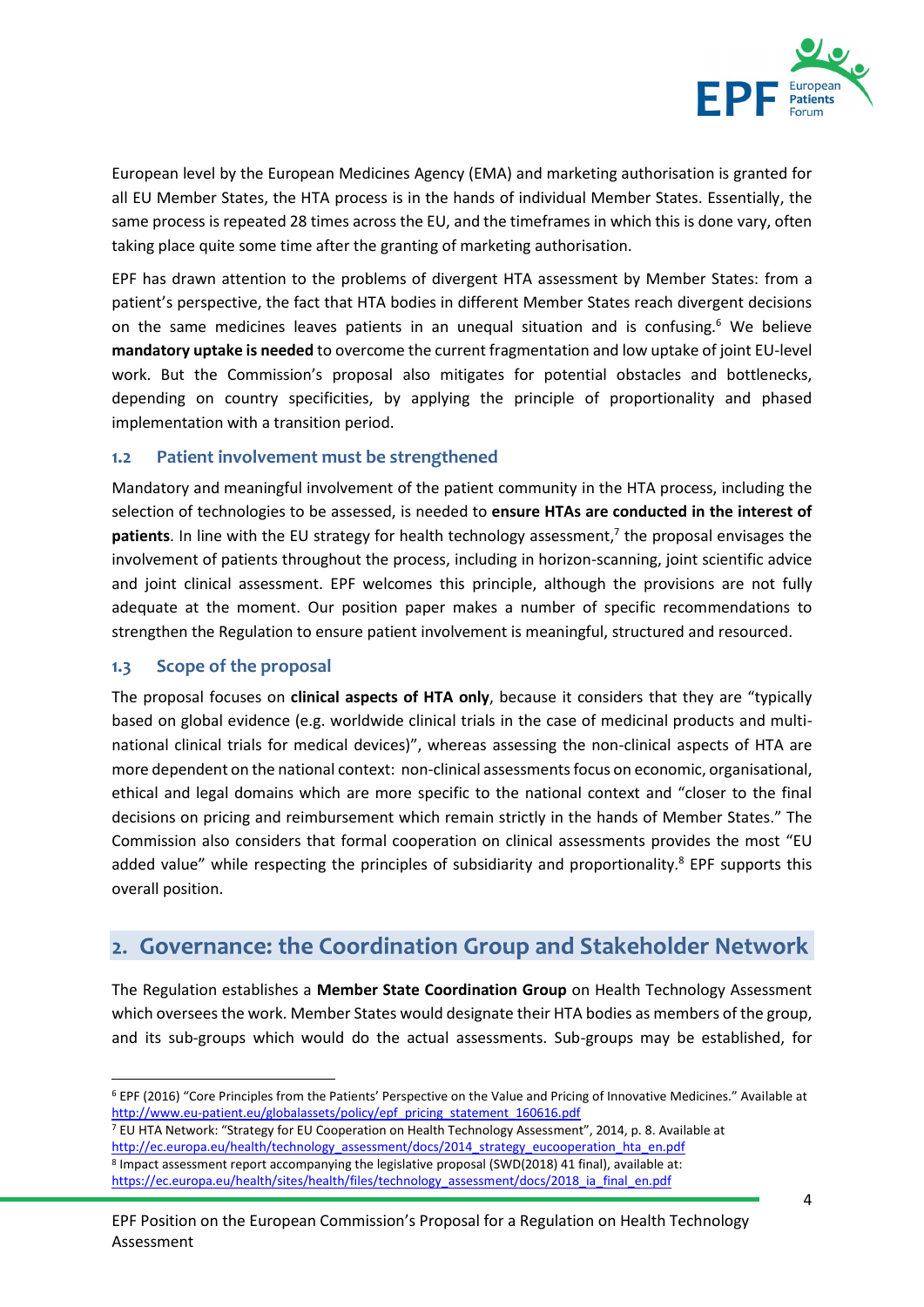

example, for medicines, devices or other health technologies. The Coordination Group would "ensure appropriate involvement of stakeholders in its work".

A **Stakeholder network** is established in Article 26. This refers to organisations, not individuals, and will be established by an open call for application with selection criteria (to be defined). The commission will organise *ad hoc* meetings between the Stakeholder Network and The Coordination Group in order to "update stakeholders on the work of the Group and provide an exchange of information on the work of the Coordination Group. If the Coordination Group requests, the Commission can invite patients … nominated by the Stakeholder Network to attend meetings as observers".

**EPF believes adequate patient involvement is essential for the Regulation to succeed. A distinction needs to be made between patients' participation in specific assessments of technologies and patient representation in the HTA governance.** 

**Patient representatives should be members of the Coordination Group.** Patients should be represented in the main governing body of the HTA framework, that is, the coordination group, given their special position as key stakeholders and end beneficiaries of therapies. Patient representation is already enshrined in the European legislation governing pharmaceutical regulation: the European Medicines Agency includes patient representatives in nearly all of its official bodies, including the scientific committees in the management board, and are increasingly invited to contribute to the deliberations of the CHMP; the added value of this is well recognised.

Nominating patients as full members of the Coordination Group satisfies the need for adequate involvement of civil society and reinforces the democratic nature of the decision-making process. It is also consistent with a key principle of meaningful patient involvement, whereby patient advocates should be involved at every level of decision-making for all decisions that affect the lives of patients. This is the only way to ensure mutual trust and create necessary partnerships and a true demonstration that HTA activities are patient-centred.

The patient representatives on the Coordination Group should be **representing European-level patient organisations** that participate in the stakeholder network. A public call for expressions of interest is recommended, similar to the current procedure for selecting patient representatives to the EMA committees and governance body. The **criteria for selection** of stakeholder organisations for the network should be aligned with other existing criteria, such as the EMA eligibility criteria for patient and consumer organisations.

#### **EPF calls for the role of the Stakeholder network to be strengthened.**

The Stakeholder network should not be only a passive recipient of information about the work of the Coordination Group, but a platform for genuine dialogue; its views should be taken on board by the Coordination Group. We recommend **regular meetings and exchange of information** between the network and the Coordination Group.

While we welcome the obligation on the Coordination Group to ensure appropriate involvement of stakeholders, it is not mentioned which stakeholders this refers to. It should be clarified which stakeholders would be included in the different processes and bodies. For example, as industry is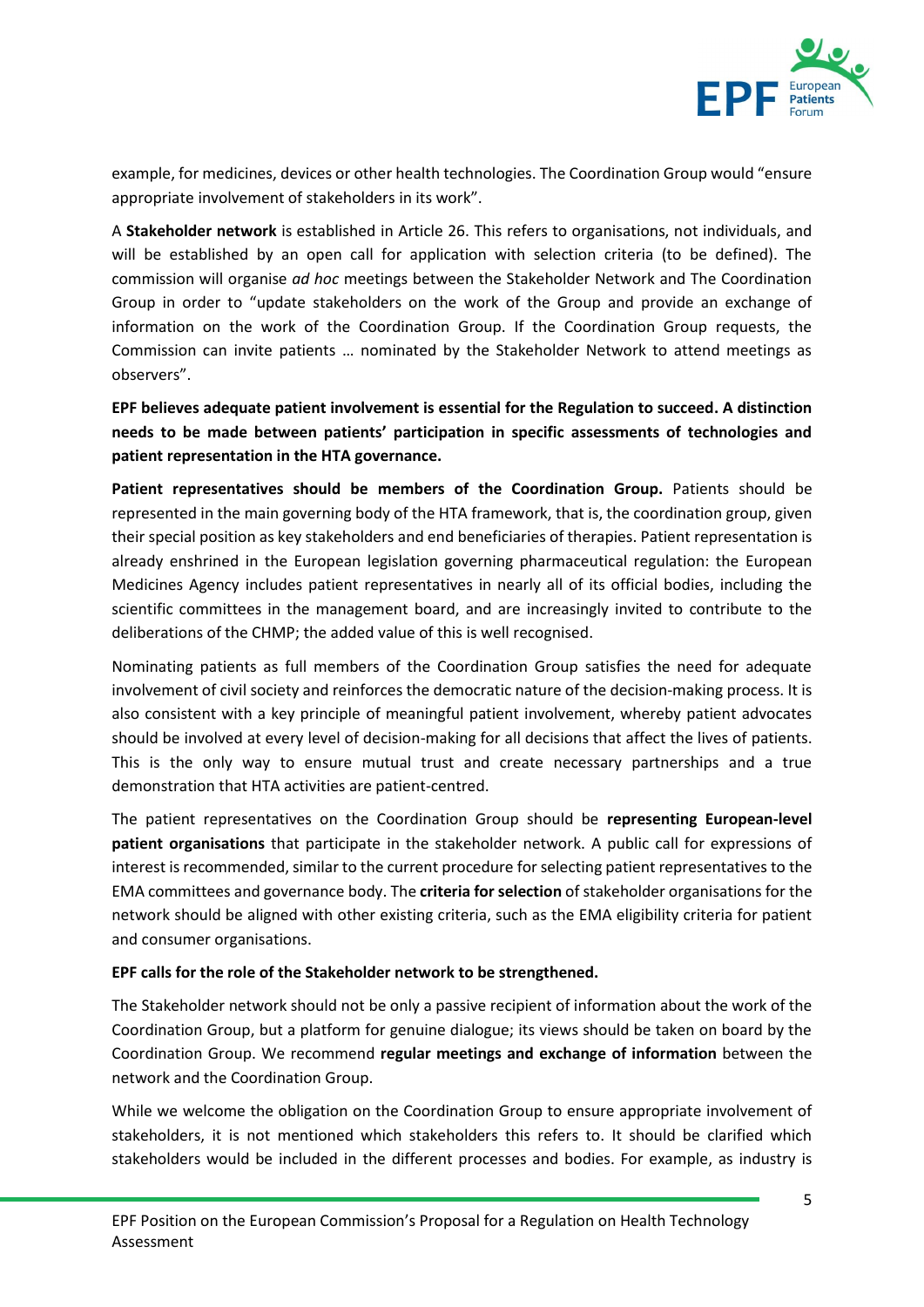

already involved in HTA being the developers of the products that are being assessed, we do not see any pressing rationale for their presence also in the Stakeholder network.

**EU level Guidelines are needed to ensure meaningful, systematic and appropriately-resourced patient involvement in HTA.** These should be developed at EU level, in collaboration with patient organisations, and these should address all aspects of the HTA framework where patient input is relevant. Building on initiatives such as the HTAi Patient and Citizens' Sub-Group and existing best practices in HTA agencies across the world, appropriate methodologies and structures for patient involvement should be developed and applied throughout.

The Regulation should include **specific provisions for ensuring the meaningful involvement of patient representatives as well as individual patients**, as appropriate, in HTA assessments, scientific consultations and horizon-scanning activities. This should include allocation of sufficient financial resources. The proposal foresees allowances to HTA bodies for carrying out joint work, as well as to national experts for participation in the Coordination Group and its sub-groups. Patients are also experts, and their input in the process is crucial, so appropriate remuneration for patients' expertise and resources to ensure participation of patient organisations needs to be ensured in the budget foreseen forthe HTA framework. Not to do so would relegate patient involvement to a tokenistic level.

**Finally, we would like clarification on the following:** The Regulation does not specify in what situations the Coordination Group would adopt a report by simple majority vote, rather than consensus. This should be defined. Secondly, HTA bodies that are not part of the sub-group in charge of preparing the joint clinical assessment do not have the possibility to comment on the draft report. Allowing them to do so might help reach consensus on the final report.

### <span id="page-5-0"></span>3. Joint work on HTA - four areas of cooperation

The proposal sets out four main pillars of cooperation: (1) joint clinical assessments; (2) joint scientific consultations (early dialogue); (3) identification of emerging health technologies (horizon-scanning); and (4) voluntary cooperation. EPF supports this approach while we call for certain aspects to be strengthened and clarified. (See below, and also our comments under section 5 on implementing and delegated acts.)

#### <span id="page-5-1"></span>**3.1 Joint clinical assessment**

1

Joint clinical assessments<sup>9</sup> are the main new proposition of the Commission. Following a transitional period, Member States are expected to participate and obliged to apply the joint assessment reports in their own work. Member States are not obliged to assess a technology that is being or has been jointly assessed, but if they do so they must use the joint assessment report and must not repeat the

<sup>9</sup> The Regulation defines '*clinical assessment'* as compiling and evaluating available scientific evidence in comparison with one or more other technologies, in the following domains: the health problem addressed by the technology and current use of other technologies for that health problem; description and technical characterisation of the technology; relative clinical effectiveness; and relative safety. '*Non-clinical assessment'* is defined as including "the cost and economic evaluation of a health technology, and ethical, organisational, social, and legal aspects related to its use".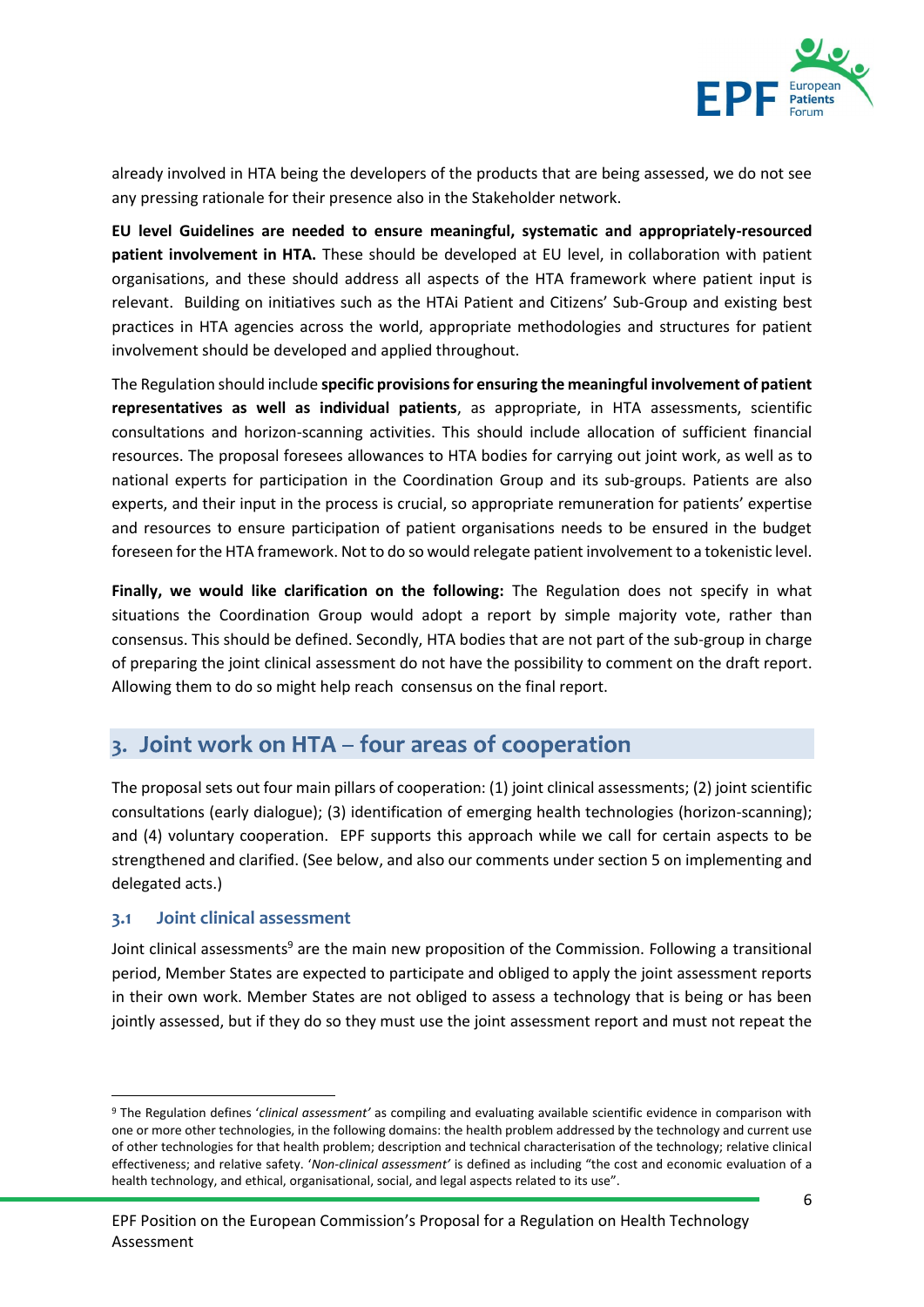

clinical assessment. They are meant to draw conclusions on the overall added value of a technology based on both the joint clinical assessment and their own non-clinical assessment.

**EPF supports joint clinical assessment.** Joint clinical assessments have significant potential for improving equitable access to therapies since they focus solely on clinical data. Member States will still conduct their own assessment of economic, social, legal etc. aspects and make decisions regarding pricing and reimbursement accordingly. Reducing duplication and fragmentation of work through joint assessment will lead to more effective and efficient use of scarce resources in national health systems – a significant benefit especially with the current economic constraints on most Member States. These resources could be used for critical investments elsewhere.

The added value of joint assessments can only be realised if they are fully implemented by Member States, rather than adding an extra element into the national process. **EPF thus supports the principle of mandatory uptake** of the joint assessment results into national full HTA, with no repetition of the same analyses.

The Commission proposes that joint assessments would only be conducted for new medicines, active substances and new indications, with the possibility of assessing certain medical devices and *in vitro* diagnostics. **EPF considers that joint assessments should not be limited to new technologies**. It should be possible to identify also existing technologies that would benefit from an assessment (for example to identify those that are ineffective and should no longer be used). In addition, **patient representatives**, for example through the Stakeholder Network, should be able to propose technologies for joint assessment. This would be consistent with the centrality of patients' unmet needs.

#### **Criteria for selection**

The Regulation proposes a number of criteria for selecting medical devices. These criteria would also be used during the transition period to select medicines for assessment, but after the transition period all new medicines would be assessed. The criteria are unmet medical need; potential impact on patients, public health, healthcare systems; significant cross-border dimension; EU-wide added value; and available resources.

EPF supports these criteria as long as it is clarified that **"unmet medical need" and "impact on patients" must be developed with the involvement of patients and patient organisations**. This is necessary for the assessment to be accurate. Further, in line with our comment above, "evidence of obsolescence/lack of effectiveness" of existing technologies should be added as a criterion.

#### **The process of preparing joint assessment reports**

Member States will lead the process through their HTA bodies. The timing will be coordinated with the marketing authorisation process to minimise delay in completing the HTA assessment once marketing authorisation is granted. The sub-group doing the joint assessment would need to "ensure that stakeholders, including patients and clinical experts, are given the opportunity to provide comments […] and set a time-frame in which they may submit comments."

**EPF supports this approach in principle**, but we believe some clarifications need to be made.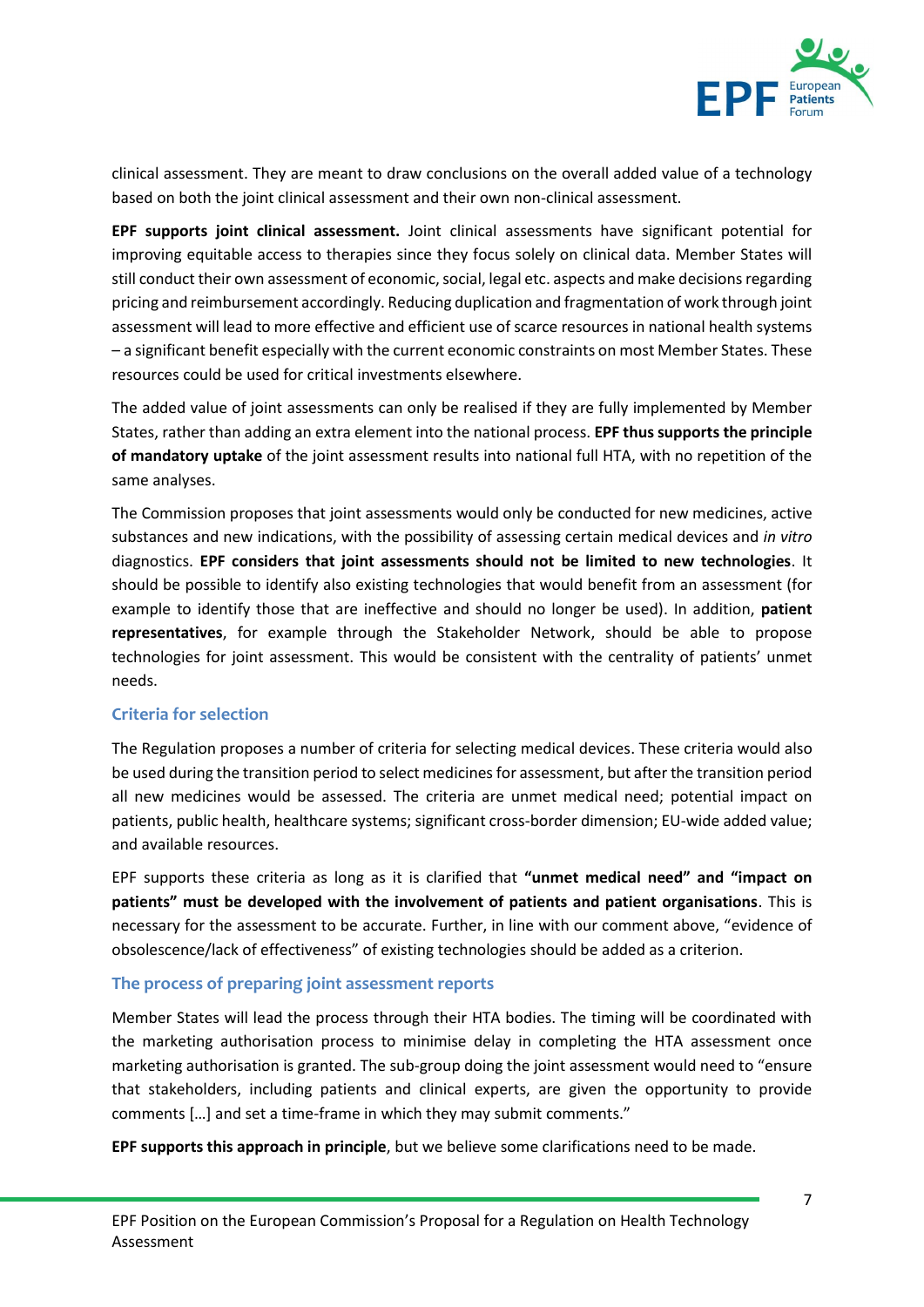

- 1. We welcome the mention of "patient-relevant health outcomes" in the clinical assessment. The integration of patient-relevant outcome measures in HTA is necessary in order to arrive at an accurate assessment of the added value of an intervention. **Patient-relevant outcomes – whether clinical or relating to quality of life – must be defined by patients themselves, and** measures used for assessment must be validated on this basis, as currently many so-called "patient reported outcomes" were not developed with patients. $10$
- 2. We welcome the obligation on HTA bodies to provide patients with an opportunity to comment on the joint assessment. A **workable and fair process must be developed to enable patient organisations to give input**, including a time-frame that is feasible for membership-based organisations to consult with their patient communities. The mechanism to give input should be easy and accessible.
- 3. We are concerned that the proposal does not specify any obligations on developers of technologies to provide the comprehensive evidence needed for the joint assessment, so it is unclear how this would be ensured and what would happen if the evidence is considered insufficient even after the additional request. We propose that **sharing all evidence and data in their possession, including confidential information, should be mandatory for companies** in order to allow a comprehensive assessment and meaningful patient input.
- 4. In addition, the subgroup preparing the report should request **additional data from relevant sources**, such as patient registries, databases, or European reference networks, where this is deemed necessary to complement the information provided by the developer and to perform a more accurate clinical assessment of the technology.

#### <span id="page-7-0"></span>**3.2 Joint scientific consultation**

1

Industry could request a joint scientific consultation – sometimes referred to as early dialogue – on its product from the Coordination Group during the development phase to get advice on what evidence and data would likely be required as part of a future joint clinical assessment. The process would work similarly to the joint clinical assessment, except the reports of these consultations would not be published nor would they be binding to anyone. The Coordination Group would include anonymised summary information on such consultations in its annual reports.

The Coordination Group would take into account certain criteria when deciding on scientific consultations, similar to the selection criteria. The sub-group doing a joint scientific consultation must ensure that stakeholders, including patients, "are given an opportunity to provide comments during the preparation… and the timeframe in which they may submit comments."

**EPF supports early dialogue** between all relevant stakeholders at EU level from the earliest stages of medicines research and development, building on existing examples such as the SEED and MOCA initiatives.<sup>11</sup> This dialogue, together with horizon-scanning, can help overall in making research and

<sup>10</sup> Wiering B, De Boer D, Delnoij D. "Patient involvement in the development of patient-reported outcome measures: The developers' perspective" *BMC Health Services Research* (2017) 17:635; Wiering B, Boer D, Delnoij D. "Patient involvement in the development of patient-reported outcome measures: a scoping review". Health Expect. 2017;20(1):11–23. <sup>11</sup> See EPF (2016) " Core Principles from the Patients' Perspective on the Value and Pricing of Innovative Medicines", available at [http://www.eu-patient.eu/globalassets/policy/epf\\_pricing\\_statement\\_160616.pdf](http://www.eu-patient.eu/globalassets/policy/epf_pricing_statement_160616.pdf)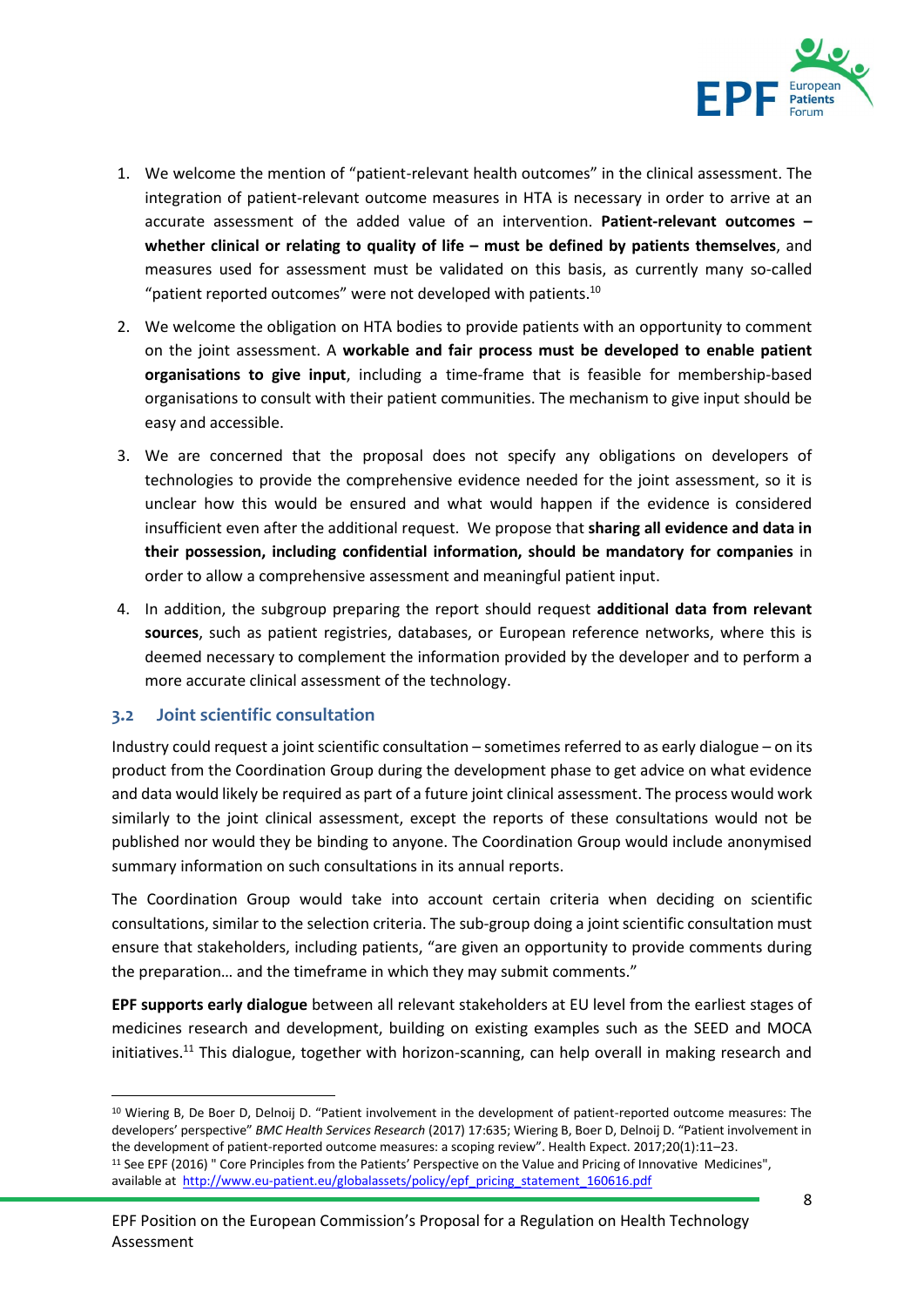

development more predictable for the industry and can enable Member States and patients to give input on their priorities to companies.

We **welcome the obligation to consult with patients**, with the same comments as above to ensure the input is meaningful. Mechanisms for ensuring input from patients should be expanded and strengthened also at national level; this will help in identifying anticipated technologies that promise added benefit for patients.

To avoid conflicts of interest, we believe **clinical assessments and scientific advice must remain separate functions**. Separate experts should be responsible for each. In addition, the coordination between joint scientific consultations and scientific advice given by the EMA should be reinforced to avoid risks of duplication. **Transparency** should remain the overarching principle. Reports on the scientific consultations should thus be published together with the joint clinical assessment.

#### <span id="page-8-0"></span>**3.3 Identification of emerging health technologies**

Joint work by the Coordination Group would also encompass an annual study to identify important emerging health technologies. This is usually called "horizon-scanning". The report would contribute to the annual work programmes of the HTA Coordination Group. The coordination group is obliged to consult with patient organisations, amongst other stakeholders, in the preparation of this report.

**EPF supports efforts for horizon scanning and forecasting**, which will facilitate planning and allocation of resources. We welcome the requirement to consult fully with all relevant stakeholder groups, including patient organisations. Assessments of patients' needs would be helpful in the prioritisation process of emerging technologies.

#### <span id="page-8-1"></span>**3.4 Voluntary cooperation**

The proposal provides for the possibility for Member States to cooperate voluntarily at EU level going beyond the joint clinical assessment reports whilst benefiting from the support framework. This could be HTA on other technologies, non-clinical assessments, collaboration on gathering additional evidence to support HTA such as real-world data, or evaluation of eHealth technologies and personalised medicine, or the impact of a technology on the organisation of care.

Patients' needs go beyond medicines and include other therapeutic options, social and community services and peer support. Developing common work in these areas can **add value and facilitate innovation, including social and organisational innovation**, that brings benefits to patients and supports more effective, efficient and sustainable health systems. The scope of supporting voluntary cooperation could include for example finding better ways of structuring and delivering integrated care; evaluating the impact of patient-centred practices and patient involvement; social innovation; and the development and effective use of user-driven technologies.

**EPF believes this aspect of the Regulation needs to be strengthened.** Article 19 is currently too weak and does not provide any specific resourcing for this work. It should be explicitly mentioned that also in this area, the **criterion of stakeholder involvement – particularly patient involvement** – should be met; and **sufficient budgetary resources** should be ensured for such collaboration in the EU budget post-2020 with full participation of patients and patient organisations.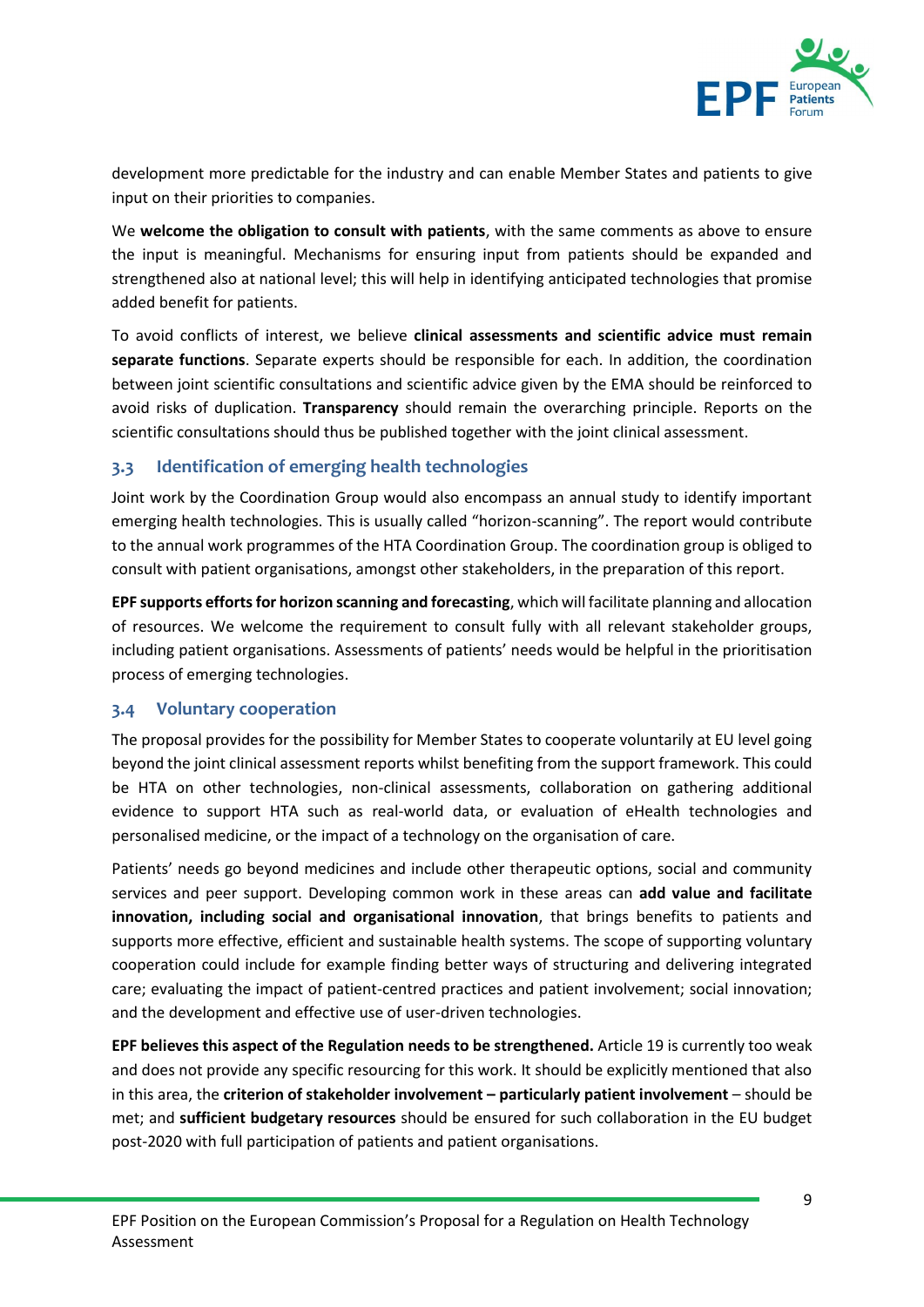

Overall, we believe there is a need for capacity-building to bring greater alignment in the quality of HTA across Member States and would recommend that Regulation should be supplemented by a **European "best practice" guide to HTA**, which the Member States should be encouraged and supported to implement. This could also incorporate guidance for transparency, managing divergent interests, and patient involvement.

## <span id="page-9-0"></span>4. Transparency

The joint assessment reports would be communicated to the Commission, which would maintain a "list of technologies having undergone joint clinical assessment". Approved assessment reports and "summary reports" would be published on an IT platform to be developed, but published reports would not include "information of a commercially sensitive nature". On joint scientific consultations, only summary information would be included in the annual reports of the Coordination Group and the IT platform. Article 27 states that "The Commission shall ensure appropriate levels of access to the information contained in the IT platform for Member State bodies, members of the stakeholder network, and the general public." However, it is not specified what appropriate access means.

**EPF supports the principle of maximum transparency. We call for more robust transparency provisions in the Regulation.** Transparency is vital for generating and maintaining trust of patients and the wider public in the frameworks governing healthcare policy. Patients are increasingly becoming active participants in their own care. Patient involvement is a vital element to ensure the future high quality and sustainability of European healthcare systems. In order to empower patients to make informed decisions in partnership with health professionals, it is vital that patients have access to all the relevant information needed to make those decisions.

- **1. All reports emanating from HTA assessments** both EU level joint clinical assessment and national assessment – must be made available in a lay-friendly format, similar to the "lay summaries" of clinical trial results provided for in the EU Clinical Trials Regulation.<sup>12</sup> These reports should be available in all EU languages.
- **2. Guidance for the preparation of summary reports s**hould be developed at EU level through an inclusive process. EPF recommends a similar process to that which led to the existing guidance on clinical trials results.<sup>13</sup>
- **3. The IT platform should be in principle fully public** unless specific reasons require that a piece of information should not be published. This is the principle in other EU legislation such as the Clinical Trials Regulation. As with results of clinical trials, redacting "commercially confidential information" must balance the legitimate economic interests of a company against the public interest in favour of disclosure. EPF considers that "commercially confidential" should be defined as narrowly as possible, and requests to redact information should be fully justified. A

**.** 

<sup>12</sup> [http://www.eu-patient.eu/globalassets/policy/clinicaltrials/epf-lay-summary-position-final\\_external.pdf](http://www.eu-patient.eu/globalassets/policy/clinicaltrials/epf-lay-summary-position-final_external.pdf) <sup>13</sup> [https://ec.europa.eu/health/sites/health/files/files/eudralex/vol-](https://ec.europa.eu/health/sites/health/files/files/eudralex/vol-10/2017_01_26_summaries_of_ct_results_for_laypersons.pdf)

[<sup>10/2017</sup>\\_01\\_26\\_summaries\\_of\\_ct\\_results\\_for\\_laypersons.pdf](https://ec.europa.eu/health/sites/health/files/files/eudralex/vol-10/2017_01_26_summaries_of_ct_results_for_laypersons.pdf)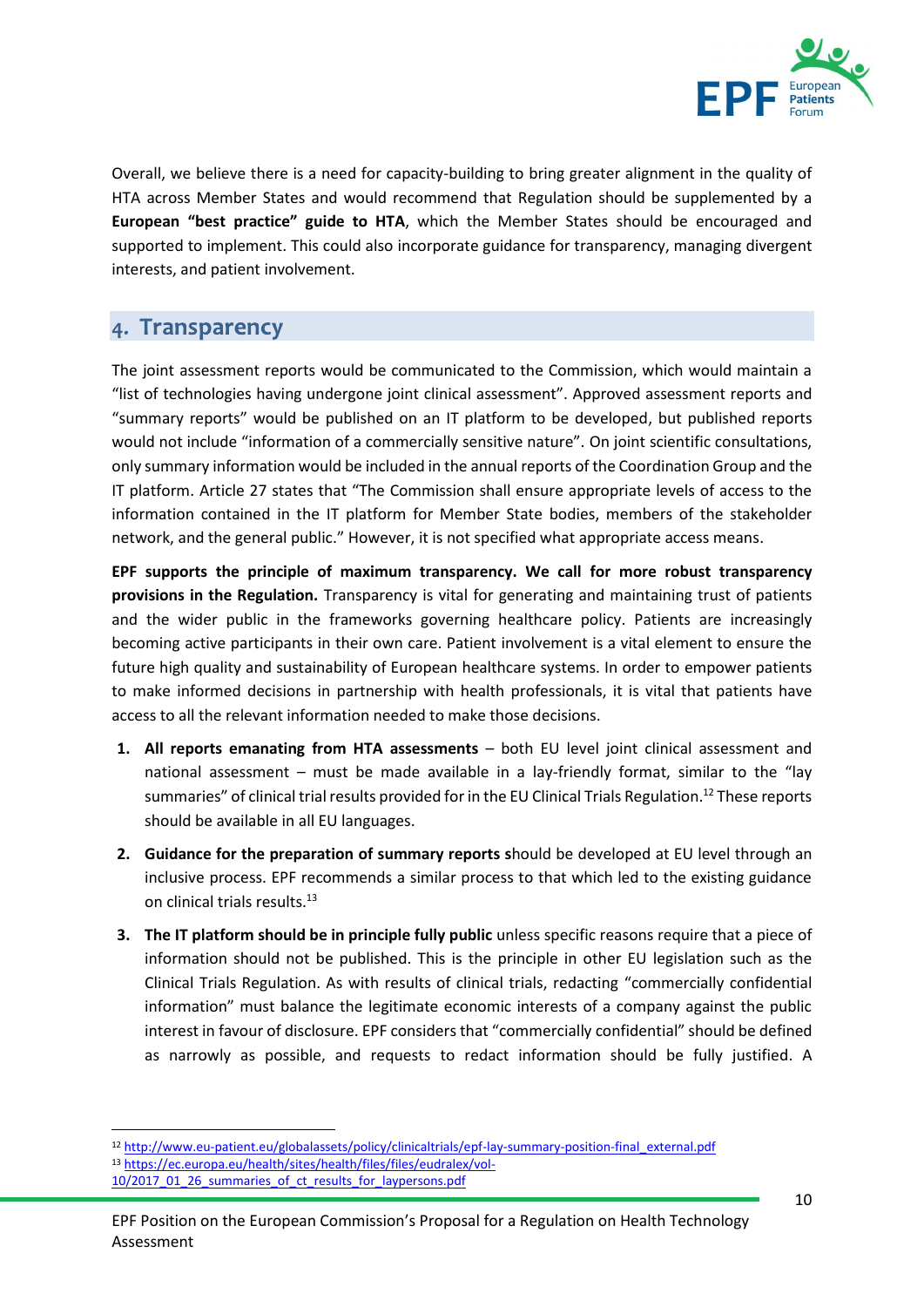

transparency policy should be developed with public and stakeholder consultation to ensure maximum transparency while protecting legitimate business interests.

**4. HTA decision-making, must become more transparent for patients and citizens**, including the criteria used for taking decisions and how these are evaluated. This is needed both at EU level and in the national processes, which include joint clinical assessments as well as the member state-specific non-clinical assessments. Member States (governments and HTA bodies) should communicate more effectively with patients and the public regarding their processes and procedures. They should engage in dialogue about patient's needs, societal needs and values, in order to create a more nuanced understanding among all about the socio-economic context in which policy decisions are made.

## <span id="page-10-0"></span>5. What is left out: implementing and delegated acts

Significant parts of the proposal are left vague, to be defined later through implementing<sup>14</sup> and delegated acts<sup>15</sup>. They are to be based on the procedures, documents and methodologies developed in the EUnetHTA Joint Action 3.

Chapter III of the draft Regulation only contains an overview of the HTA process. *Common procedural rules and methodology* and *detailed procedural rules* for the preparation of the joint clinical assessments will be developed through implementing acts. The *contents of submission documents and reports, and the rules for selecting stakeholders,* will be defined through delegated acts. Procedural rules for joint scientific consultations, including rules for the consultation of patients and other stakeholders, will be developed by implementing acts.

**EPF believes that the rules and procedures to be applied should be defined in the Regulation so as to ensure the highest standard of joint assessments.** The quality of the result is vital as it will be applicable across the EU. Sufficient – though not excessive – time must be insured to conduct a highquality assessment including consultation with patients. We believe the Regulation should be more precise on these aspects and they should not be left entirely to implementing legislation.

Further, as mentioned above, it should be specified that a **framework and rules for the consultation of patients and patient organisations** will be developed for the whole HTA framework to ensure consistency and meaningful patient input at all relevant stages of the process.

1

<sup>&</sup>lt;sup>14</sup> Although primary responsibility for implementing EU law lies with Member States, there are certain cases in which the Commission (or exceptionally the Council) can adopt an implementing act. This often happens in areas where uniform conditions for implementation are needed (taxation, agriculture, the internal market, health and food safety, etc.). <sup>15</sup> The Treaty allows the EU legislators (the European Parliament and Council) to delegate power to the Commission to adopt non-legislative acts that supplement or amend certain non-essential elements of a legislative act. This can include for example updates to reflect technological developments. There are strict limits to this and a delegation can be revoked.